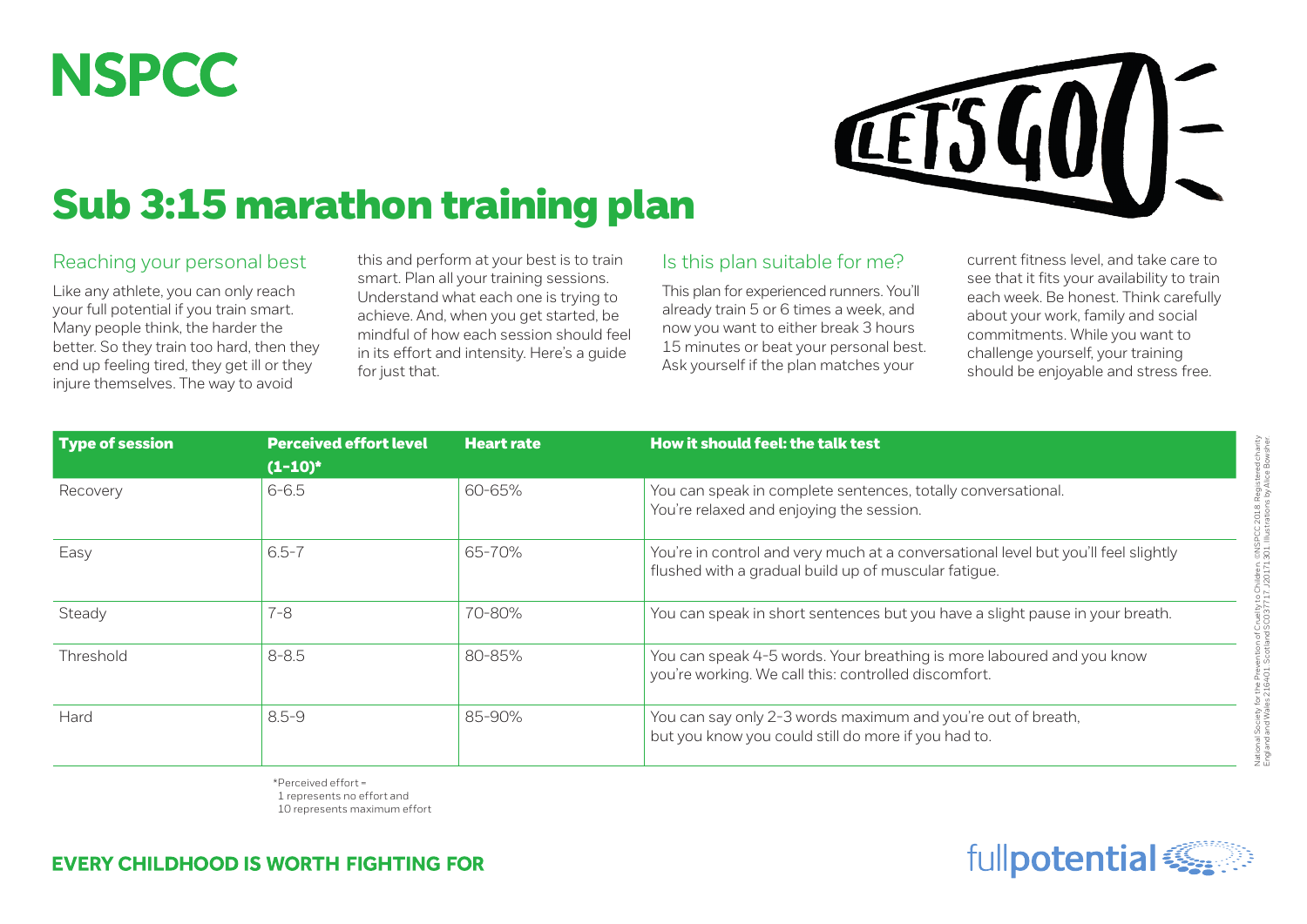| <b>WC</b>        | <b>Monday</b>                                                                                            | <b>Tuesday</b>                                                                                                                                                 | Wednesday                                                                                                                   | <b>Thursday</b>                                                                                                                                  | <b>Friday</b>                                                                                                                                                                                                 | <b>Saturday</b>                                                                                                                                                                     | <b>Sunday</b>                                                                                          |
|------------------|----------------------------------------------------------------------------------------------------------|----------------------------------------------------------------------------------------------------------------------------------------------------------------|-----------------------------------------------------------------------------------------------------------------------------|--------------------------------------------------------------------------------------------------------------------------------------------------|---------------------------------------------------------------------------------------------------------------------------------------------------------------------------------------------------------------|-------------------------------------------------------------------------------------------------------------------------------------------------------------------------------------|--------------------------------------------------------------------------------------------------------|
| <b>Week</b>      | <b>Recovery</b><br>30 mins recovery run<br>Conditioning<br>30 mins conditioning<br>work + stretch        | Workout run<br>10 mins warm up, 6 x 5 mins at<br>threshold effort with 60 secs<br>recovery jog between efforts,<br>10 mins cool down + stretch                 | <b>Cross-training</b><br>45 mins easy<br>cross-training                                                                     | <b>Run</b><br>45 mins steady effort run on<br>undulation terrain + stretch                                                                       | <b>Rest</b>                                                                                                                                                                                                   | Workout run<br>10 mins warm up, 4 x<br>7 mins at threshold effort<br>over undulating terrain<br>with a 90 secs recovery<br>jog, 10 mins cool down                                   | Long run<br>90 mins run.<br>alternate easy<br>and steady effort.<br>off-road if possible<br>+ stretch  |
| <b>Week</b><br>2 | <b>Recovery</b><br>30 mins recovery run<br><b>Conditioning</b><br>30 mins conditioning<br>work + stretch | Workout run<br>10 mins warm up, 4 x 8 mins<br>at threshold effort with 90 secs<br>recovery jog between efforts,<br>10 mins cool down + stretch                 | <b>Run</b><br>30 mins easy run<br><b>Conditioning</b><br>30 mins conditioning<br>work + stretch                             | <b>Run</b><br>40 mins steady effort run + stretch                                                                                                | <b>Rest</b>                                                                                                                                                                                                   | <b>Workout run</b><br>10 mins warm up, $4 \times$<br>10 mins at threshold<br>effort over undulating<br>terrain with a 90 secs<br>recovery jog, 10 mins<br>cool down                 | Long run<br>105 mins run.<br>alternate easy<br>and steady effort,<br>off-road if possible<br>+ stretch |
| <b>Week</b>      | <b>Recovery</b><br>30 mins recovery run<br><b>Conditioning</b><br>30 mins conditioning<br>work + stretch | <b>Workout run</b><br>10 mins warm up, $3 \times 12$ mins<br>at threshold effort, with 90 secs<br>recovery jog between efforts,<br>10 mins cool down + stretch | <b>Cross-training</b><br>45 mins easy<br>cross-training                                                                     | Workout run<br>10 mins warm up, 2 sets of 3 x 1km<br>at hard effort with 90 secs recovery<br>jog between efforts, 10 mins cool<br>down + stretch | <b>Rest</b>                                                                                                                                                                                                   | <b>Workout run</b><br>10 mins warm up, $3x$<br>10 mins threshold effort<br>(count uphill time only)<br>with 90 secs recovery jog<br>between efforts, 10 mins<br>cool down + stretch | Long run<br>120 mins run,<br>alternate easy<br>and steady effort.<br>off-road if possible<br>+ stretch |
| <b>Week</b><br>4 | <b>Recovery</b><br>40 mins recovery run<br>Conditioning<br>30 mins conditioning<br>work + stretch        | Workout run<br>10 mins warm up, $3 \times 12$ mins<br>at threshold effort, with 60 secs<br>recovery jog between efforts,<br>10 mins cool down + stretch        | <b>Run</b><br>30 mins easy run<br><b>Conditioning</b><br>30 mins conditioning<br>work + stretch                             | Workout run<br>10 mins warm up, 2 sets of 3 x<br>1km at hard effort with 75 secs<br>recovery jog between efforts,<br>10 mins cool down + stretch | <b>Rest</b>                                                                                                                                                                                                   | <b>Run</b><br>45 mins easy run                                                                                                                                                      | Long run<br>135 mins run easy<br>effort + stretch                                                      |
| Week<br>5        | Run<br>30 mins easy run<br><b>Conditioning</b><br>30 mins conditioning<br>work + stretch                 | <b>Workout run</b><br>10 mins warm up, $3 \times 15$ mins<br>at threshold effort, with 60 secs<br>recovery jog between efforts,<br>10 mins cool down + stretch | <b>Run</b><br>30 mins easy run<br><b>Conditioning</b><br>30 mins conditioning<br>work + stretch                             | <b>Rest</b>                                                                                                                                      | <b>Workout run</b><br>10 mins warm up, 10 mins<br>at threshold effort, 4 x 1km<br>at hard effort with 90 secs<br>recovery jog between efforts,<br>10 mins at threshold effort,<br>10 mins cool down + stretch | <b>Run</b><br>45 mins recovery run                                                                                                                                                  | Long run<br>150 mins run<br>alternating easy<br>and steady effort<br>+ stretch                         |
| <b>Week</b><br>6 | <b>Rest, or swim + stretch</b>                                                                           | <b>Workout run</b><br>10 mins warm up, 5 x 1 km at<br>threshold effort with 75 secs<br>recovery jog between efforts,<br>10 mins cool down + stretch            | <b>Run</b><br>30 mins easy<br>run + stretch                                                                                 | <b>Workout run</b><br>10 mins warm up, 15 mins<br>at threshold effort. 10 mins<br>cool down + stretch                                            | <b>Rest</b>                                                                                                                                                                                                   | <b>Run</b><br>20 mins easy effort<br>run including some<br>strides + stretch                                                                                                        | <b>Half marathon race</b>                                                                              |
| <b>Week</b>      | Conditioning<br>30 mins conditioning<br>work                                                             | Run<br>45 mins easy run + stretch                                                                                                                              | Workout run<br>10 mins warm up, $3x$<br>16 mins at threshold<br>effort with a 90 secs<br>recovery jog, 10 mins<br>cool down | <b>Cross-training</b><br>45 mins easy cross-training                                                                                             | <b>Rest</b>                                                                                                                                                                                                   | <b>Run</b><br>45 mins easy run                                                                                                                                                      | Long run<br>135 mins run at<br>easy effort, last<br>30 mins at steady<br>effort + stretch              |